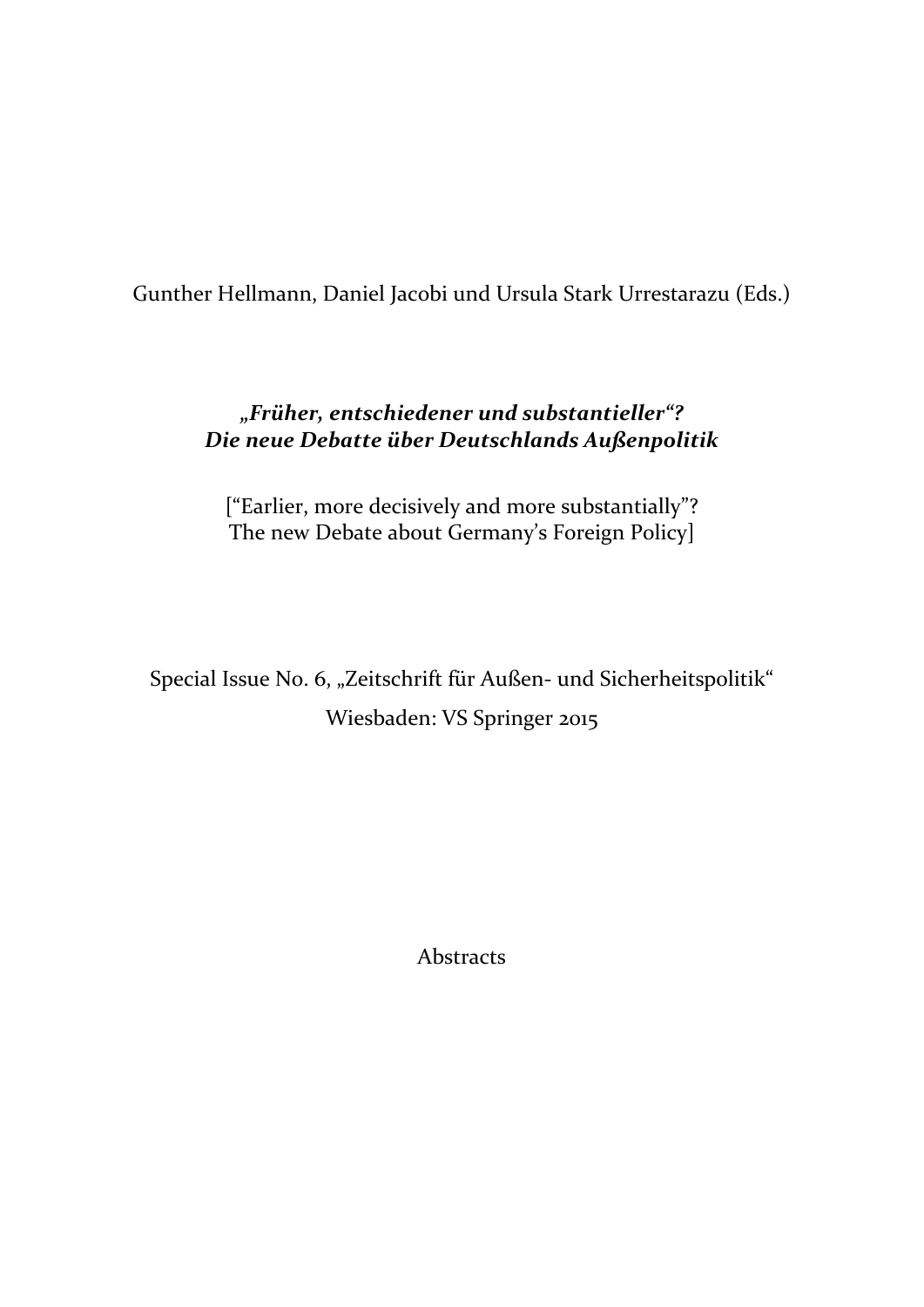*Frank-Walter Steinmeier* **Preface, pp. 1-4.**

*Gunther Hellmann, Daniel Jacobi und Ursula Stark Urrestarazu* Introduction: "New" German Foreign Policy?, pp. 5-14.

# *Andreas Fahrmeir* **Foreign Policy in Historical Perspective, pp. 15-24.**

Foreign policy appears to be a clearly defined subject at first sight: it is the business of institutions like foreign ministries and embassies and carried out in specific practices such as diplomacy. This contribution will problematize this notion in a brief historical overview and propose an alternative notion based on the practice of boundary drawing. As a political practice of boundary drawing, foreign policy constitutes its own actors by labeling specific relations (of power, law or politics) as "internal" and others as "external".

# *Mathias Albert* **The New Stays Old: Foreign Policy, World Politics and the "Balance of Power", pp.25-34.**

The contribution deals with foreign policy in the context of the evolution of the modern system of world politics. Foreign policy is understood as a systemic provision of the system of world politics in order to coordinate it with other social systems as well as internally, which however always also observes itself through the figure of a balance of power. Building on differentiation and systems theoretical deliberations the contribution describes the fundamental limitations of planning foreign policy.

# *Karl Kaiser* **German Foreign Policy in its Interdependence Trap, pp.35-44.**

The Post World War II system of Interdependence and globalization is in crisis because it increasingly clashes with the assertion of national sovereignty and the desire for democratic control. Germany is particularly affected because of its new responsibilities and high reliance on interdependence as the world's second largest exporter. The Ukraine crisis demonstrates both the limits of Germany's policy to foster interdependence as one party, Russia, breaks the rules and the necessity of decreasing interdependence to induce a state to change its behavior.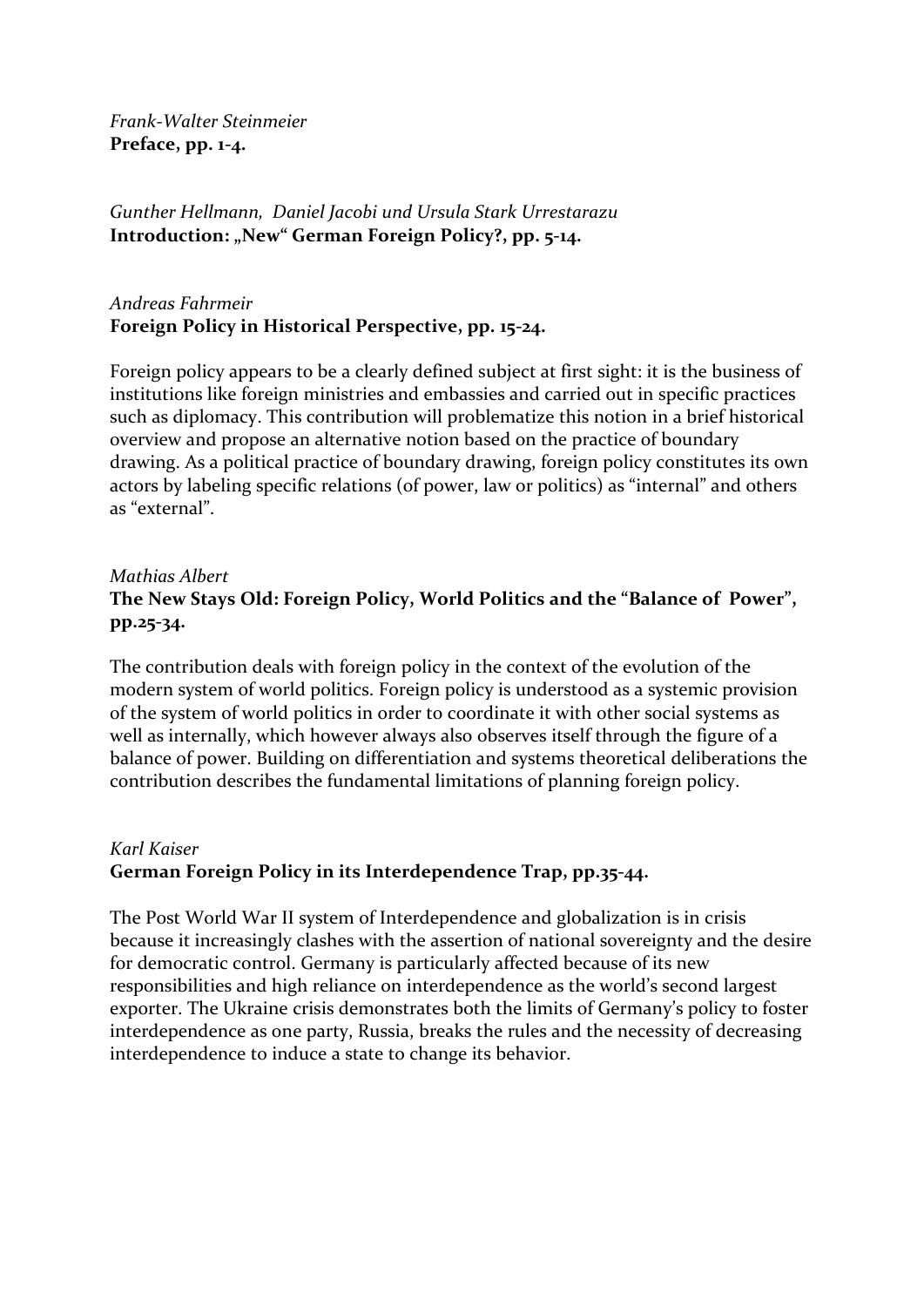#### *Friedrich Kratochwil* **The End of Something: or: Is Anybody Home?, pp..45-65.**

The article attempts to provide an assessment of German foreign policy against the background of contemporary crises. It criticizes recent appeals for more German engagement in world politics while also rejecting a German "Sonderweg" or a German hegemony within Europe. Instead it argues that the present crisis has to be understood as the result of longstanding changes which recently have become intertwined: the politics of universal values which has been propagated in different form by the US and the EU and a "digital revolution" which has dismantled the institution of the public and of "responsible" political choices.

# *Daniel Jacobi* **"Making Foreign Policy": On the Reachability of Society, pp.67-88.**

The review process of German foreign policy takes society as the chiefpoint of reference of its legitimacy. Upon closer inspection, however, it shows that society is rather ill defined due to the use of a vocabulary that no longer matches social realities. The contribution shows how and why such a reductionist understanding came about. It offers an alternative image of society that shows how society may still be more foundationally included in the (re-)making of German foreign policy.

### *Christoph Bertram* **The Return of Foreign Policy. The Review 2014 Is an Important Initiative for Germany's Foreign Office and the Country as a Whole, pp.89-98.**

This article describes and analyses the significance of the 'Review 2014' launched by Germany's foreign minister Steinmeier at the start of his new tenure. Rather than defining Germany's international interests, the Review seeks to increase awareness among the German public, after a long period of strategic indifference, of the central significance of foreign policy for the country, at a time when the old consensus on foreign policy has become brittle, Germany's strategic environment is facing new uncertainties, and her international weight has grown considerably.

### *Christian Tuschhoff*

# **Broadening Distances vs. Community Formation: The Role of the Media and Think Tanks in Debating the Speech of President Gauck, pp.99-122.**

This contribution focuses on the statement of Federal President Gauck that any debate on foreign policy belongs in the middle of society. The article thus inquiries into the level of quality of the public debate on German foreign policy. What is the role of the media and think tanks in this debate? How do they manage in decreasing the distance between politics and society on the one hand as well as university research and think tanks on the other?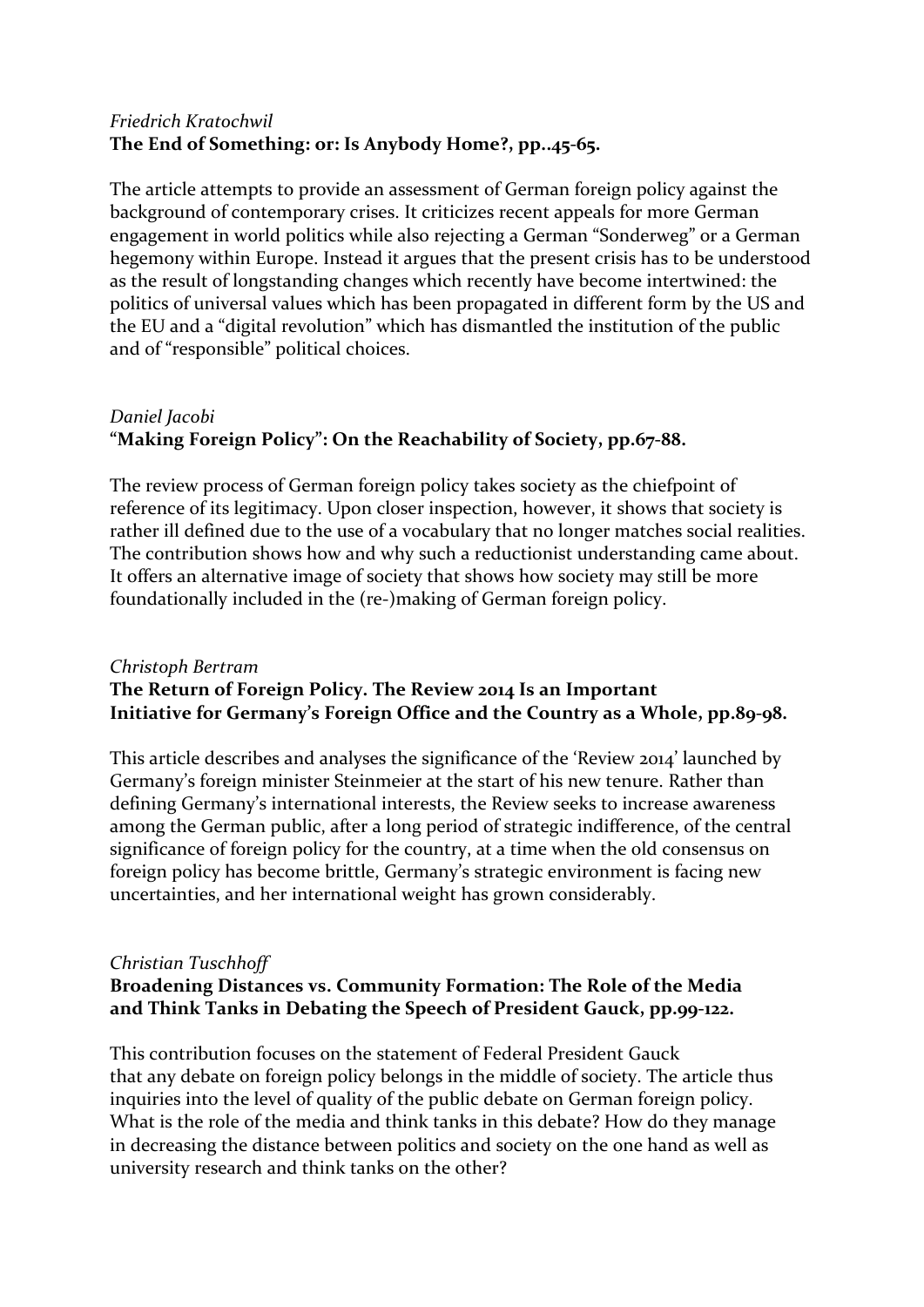#### *Wilfried von Bredow* **Analysing New Perceptions and Priorities in Foreign Policy, pp.123-138.**

New foreign policy perceptions, priorities and operational rules of a nation state change only slowly. New constellations in the international system, the emerging of new political action fields and new internal and external expectations about the foreign policy orientation need some time in order to prevail—even when they make themselves clearly noticeable. There are, however, exceptions to this rule. Usually, adjustment processes are the subject of bitter controversy. This is vividly illustrated by the foreign policy of the Federal Republic since 1949.

#### *Ulrich Schlie*

# **The Path to the White Paper 2006 and Conclusions for the Debate about Security Policy, pp.139-156.**

The contribution discusses the White Paper on German Defense Policy as one way of formalizing new political ideas and strategies. It outlines the origination process of its rationale, structure, characteristics and idiosyncrasies and compares it with similar documents from different partner nations. In conclusion, it formulates recommendations as to how to organize a future White Paper process which results logically from past decisions on the reform of the Bundeswehr.

### *Klaus Naumann* **The Provision of a Coherent Foreign Policy: How to "Network" "Security"?, pp. 157- 172.**

The concept of "security" is characterized by a high level of indeterminacy. It represents a paradigmatic case of governing in which the framework of state institutions and processes is stretched to its limits. After all, the shaping of "security" relies on the complex interactions of actors, institutions and processes. Coherent action, however, is contingent on the convergence of lead ideas, affirmative decision making, consistent strategies and a legitimate security communication. The contribution describes the severe shortcomings within these dimensions.

#### *Ursula Stark Urrestarazu*

# **New power, New Responsibility, New Identity? "Germany's Role in the World" from the Perspective of Identity Theory, pp.173-196.**

This article discusses the challenges and possibilities of the debate on "Germany's role in the world" from the perspective of identity theory. In contrast to prevalent essentialist understandings of foreign policy identity, a situative and practice related concept of identity is proposed that highlights the fact that identities—just as interests and values—are not given, but need to be defined in an open political process. In this understanding, "Germany's role in the world" is constituted anew in every foreign policy (speech) act.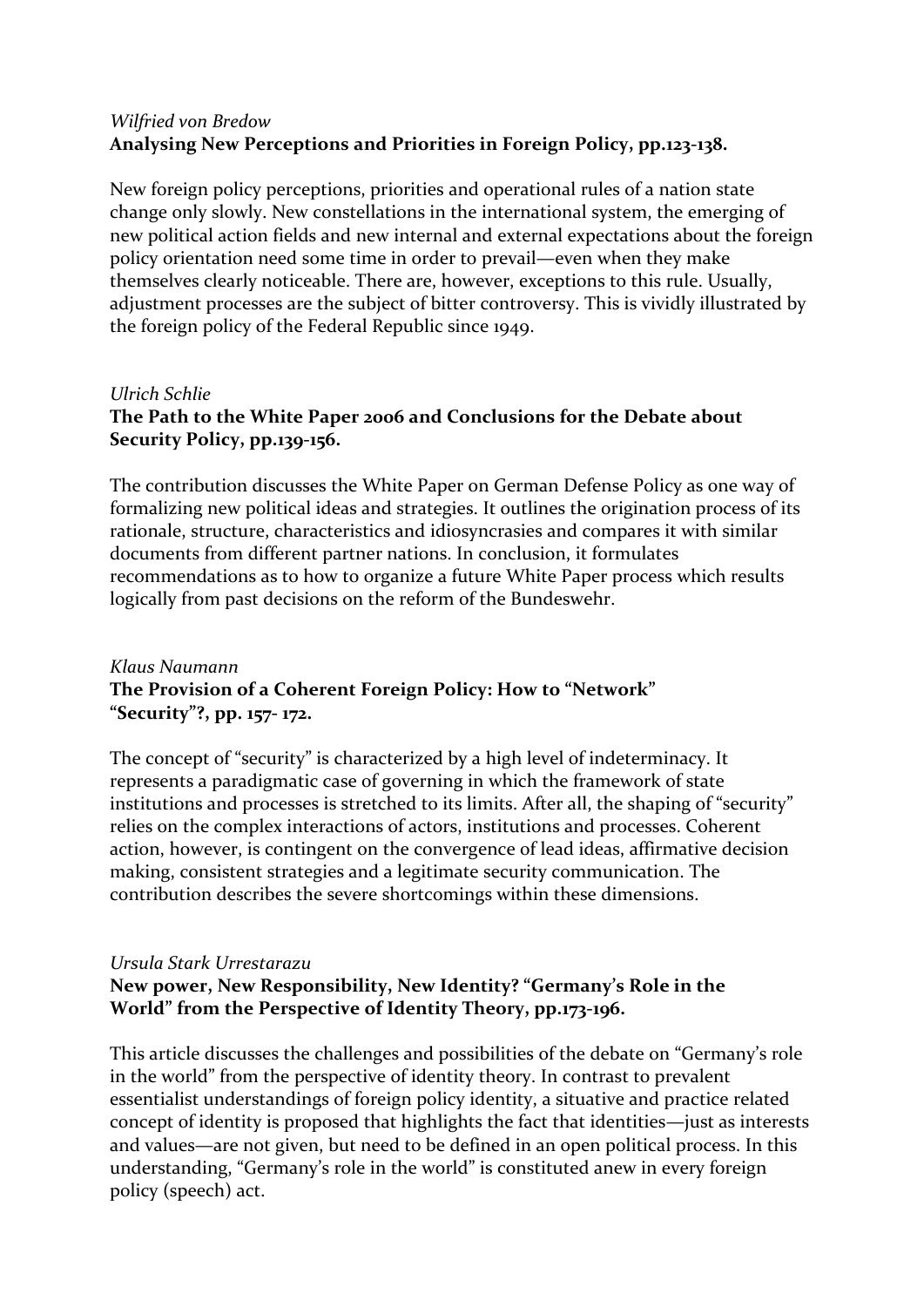#### *Joscha Schmierer* **New Responsibility Due to New Power? The Rhetoric is Deceiving: Only Problems are Proliferating, pp.197-212.**

In the face of contemporary threats to global order German responsibility is not based on "new power", but rather on a new "powerlessness". The failure of global institutions such as the UN Security Council and current islamist attacks on the modern state system pose difficult challenges to the foreign policy of both Germany and the EU. Germany needs to take "more responsibility" in enabling the EU to strengthen international institutions such as the UN and the OSCE to tackle these challenges.

# *Hanns W. Maull* **German Foreign Policy: Power and Responsibility, pp. 213-238.**

This article summarizes German foreign policy since 2005 and assesses its achievements. Two main motifs become evident: the remarkable continuity of Germany's role conception and the decline of the readiness to take on responsibility in global affairs. Both imply a progressive erosion of capability and shaping potential in terms of power. A reorientation of German foreign policy that builds up eroding shaping potential should be focused on sharpening Germany's world view and reassessing its foreign policy role conception.

# *Matthias Zimmer* **Values or Interests? On a Sometimes Difficult Mélange in Germany Foreign Policy, pp. 239-258.**

German Foreign Policy nurses an unclear understanding of the relationship of power and responsibility. This leads to its "defibration" which sometimes promotes the defense of values, sometimes the pursuit of interests. Particularly the overemphasis of values leads to incapacities once they are not shared by others. This contribution maintains that values are only of use to foreign policy if they can be reformulated into interests which are then translated into a consistent foreign policy strategy which entails their arrangement in a seamless order of their preference.

#### *Benjamin Herborth* **Values: Interests: Decisions. Paradoxes of a Foreign Policy Without a Spike Stud, pp.259-272.**

The semantics of values and interest stands in an oddly tense relationship with the actually quite trivial fact that foreign policy is contested. Values and interests are called upon to give justification for foreign policy actions. Their citation, however, is aimed at unhinging foreign policy positions from the interplay of position and opposition. Yet, from the distance of social scientific observation, both the historical evolution of these figures of justification and their uses in contemporary foreign policy can be rendered visible.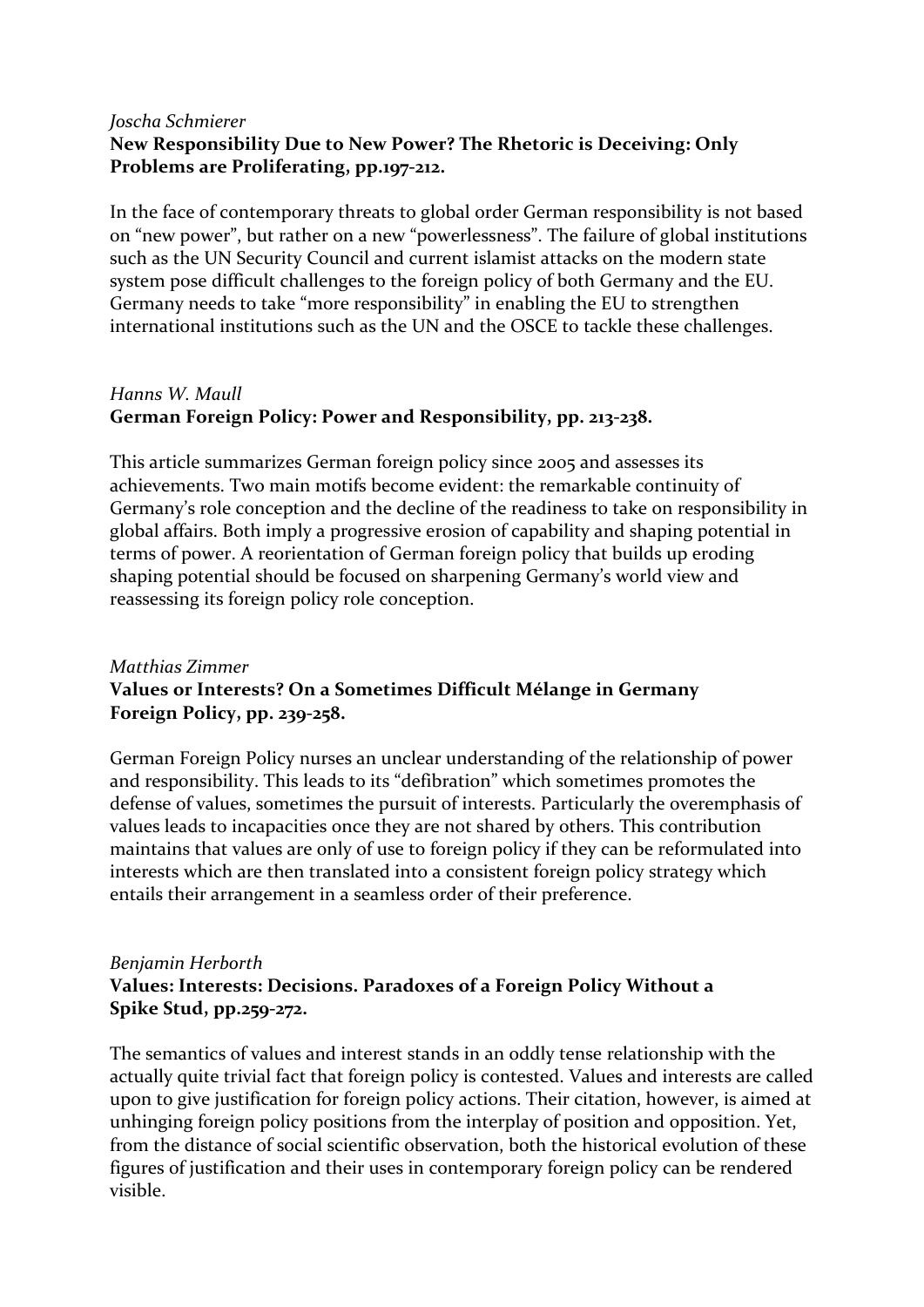### *Rolf Mützenich* **Germany: From Freeloader to Leading Power Against its Will?, pp.273-288.**

With the inauguration of a new secretary of state, Germany has begun a fundamental debate on its foreign policy strategy. At the core of this debate is the attempt to find a productive balance between restraint and commitment. After all, Germany is indeed expected to take over a lead role internationally. The debate itself, however, lacks clear cut definitions of its core concepts. This must be overcome in order to prevent the emergence of wrong expectations. It is furthermore necessary to designate specific foreign policy instruments because, after all, stable political support is inevitable.

# *Werner Link* **Leadership and Restraint, pp.289-312.**

The political culture of restraint has significantly shaped the foreign policy of the Bonn Republic. However, it has not prevented Germany's rise among Western powers. Since unification, Germany has increasingly played a co-determining role in European and international politics, but it is not in a hegemonic position nor does it pursue a hegemonic policy. With reference to the Ukrainian crisis it is argued that joint leadership (gemeinsame Führung) remains the key characteristic of German foreign policy although the political culture of restraint is increasingly being challenged.

### *Wolfgang Ischinger und Tobias Bunde* **Neue deutsche Diplomatie?, S.313-334.**

In der aktuellen Debatte stellt sich die Frage, ob mit einer "neuen" deutschen Außenpolitik auch eine neue deutsche Diplomatie einhergeht oder einhergehen sollte. Berlin täte gut daran, sich auf die außenpolitischen Traditionen der Bonner Republik zu besinnen. Diese Prinzipien werden bisweilen vernachlässigt, sind aber aufgrund der allseits konstatierten gewachsenen Bedeutung Deutschlands heute aktueller denn je. Allerdings bedürfen die konkreten Instrumente der Diplomatie und ihr institutioneller Rahmen einer Überarbeitung, um den Herausforderungen gerecht zu werden, denen die Berliner Republik gegenübersteht.

#### *Harald Müller* **The Underestimated Strengths of Germany Diplomacy and the Perils of Self-Illusionment, pp.335-354.**

German diplomacy is more or less well-equipped. However, ironically its greatest strength—a deep-seated world view, clear goals and a coherent strategy—is also its greatest weakness. The suggestive power of this normative-cognitive structure can induce self-illusionment. Whenever Germany is confronted with actors, structures and processes that contrast its own world view, goals, motifs and strategies in a significant way, its diplomacy can go wrong and fail.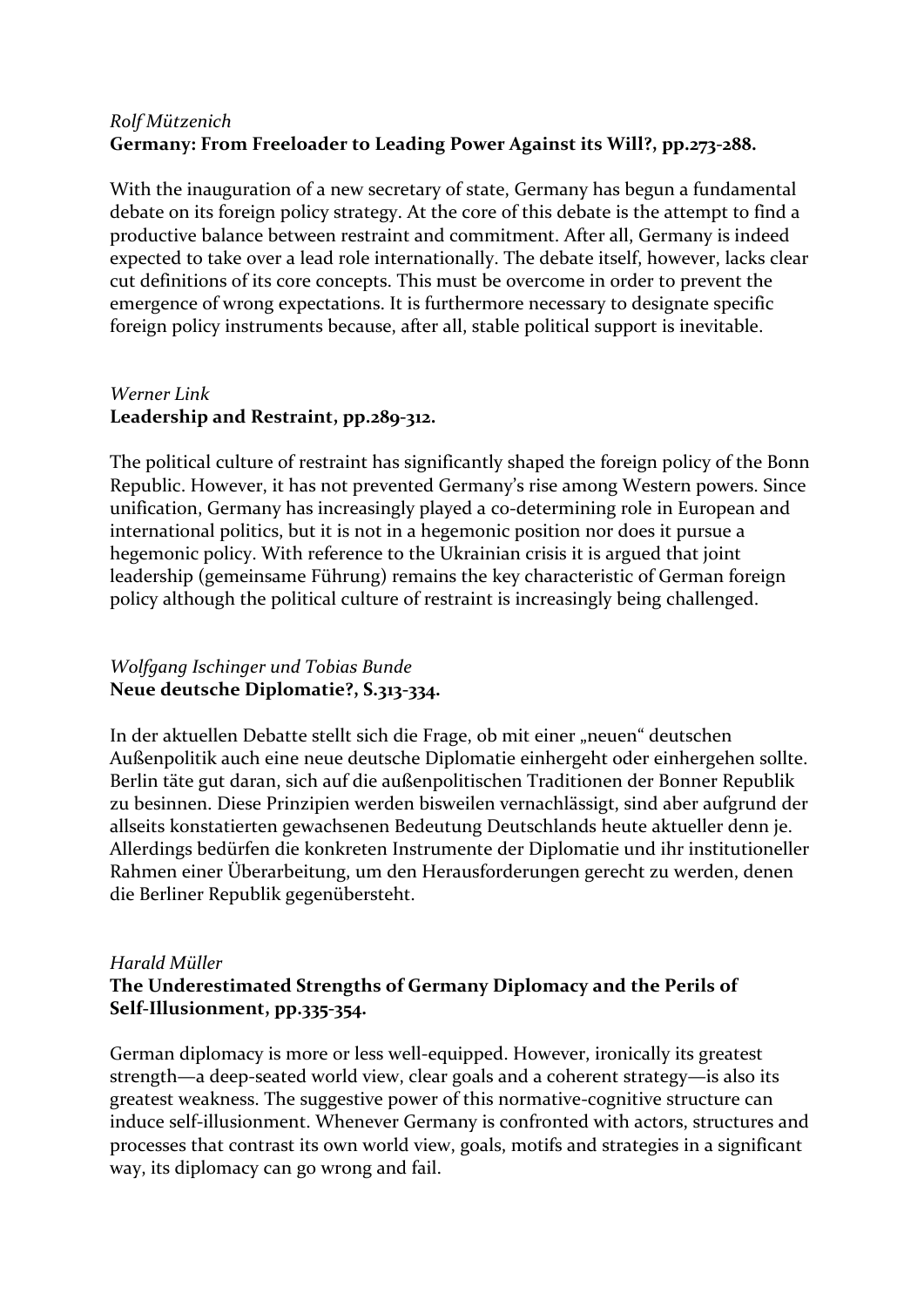#### *Roderich Kiesewetter* **The Bundeswehr as an Instrument of (the New) German Foreign Policy, pp.355- 364.**

Based on the assessment that Germany needs a foundational debate on its foreign and security politics, the contribution enquires into how, by this, one can also arrive at a new understanding of the Bundeswehr (German Federal Armed Forces) within the framework of the Comprehensive Approach. This becomes necessary in order to enable a more effective handling of increasing international threats as well as a better communication of German positions vis-à-vis its partner nations.

#### *Sebastian Enskat and Carlo Masala*

### **Deployment Force Bundeswehr: Continuation of Germany Foreign Policy with Other Means?, pp.365-378.**

Since the end of the Cold War, the Bundeswehr (German Federal Armed Forces) has undergone a dramatic change, from a deterrent force to a deployment force. The article retraces this development and shows how the participation of German soldiers in military operations abroad has gradually been extended. However, the article also offers a critical view on this development by highlighting that the role of the military in (the new) German foreign policy is still characterized by many inconsistencies.

#### *Dirk Messner*

# **Germany as a Shaping Power for Global Sustainability: Challenges and Opportunities Under the Conditions of "Comprehensive Globalization", pp.379- 394.**

The current confrontation of irreconcilable concepts of global order poses a serious threat to international cooperation in crucial areas of Global Governance. German foreign policy faces many challenges in an international system characterized by "comprehensive globalization". This global constellation however also implies the great opportunity to establish new patterns of cooperation via transformative alliances with emerging actors of international politics. In this way, Germany could play a substantial transformative role in the global agenda for sustainability.

#### *Anne Marie Le Gloannec*

### **All Quiet in the West or the Temptation of Faraway Places? On Differences that have Always Existed, pp.395-402.**

Even in the face of diverging views on the monetary union and prevailing discrepancies regarding the economy, French and German decision makers have long been able to overcome those differences and thus became the engine that drove the European integration process. However, since unification and the economic crisis, both countries are no longer pulling on the same string: Paris and Berlin offer different solutions the problems of the European Union and stress different geopolitical foci.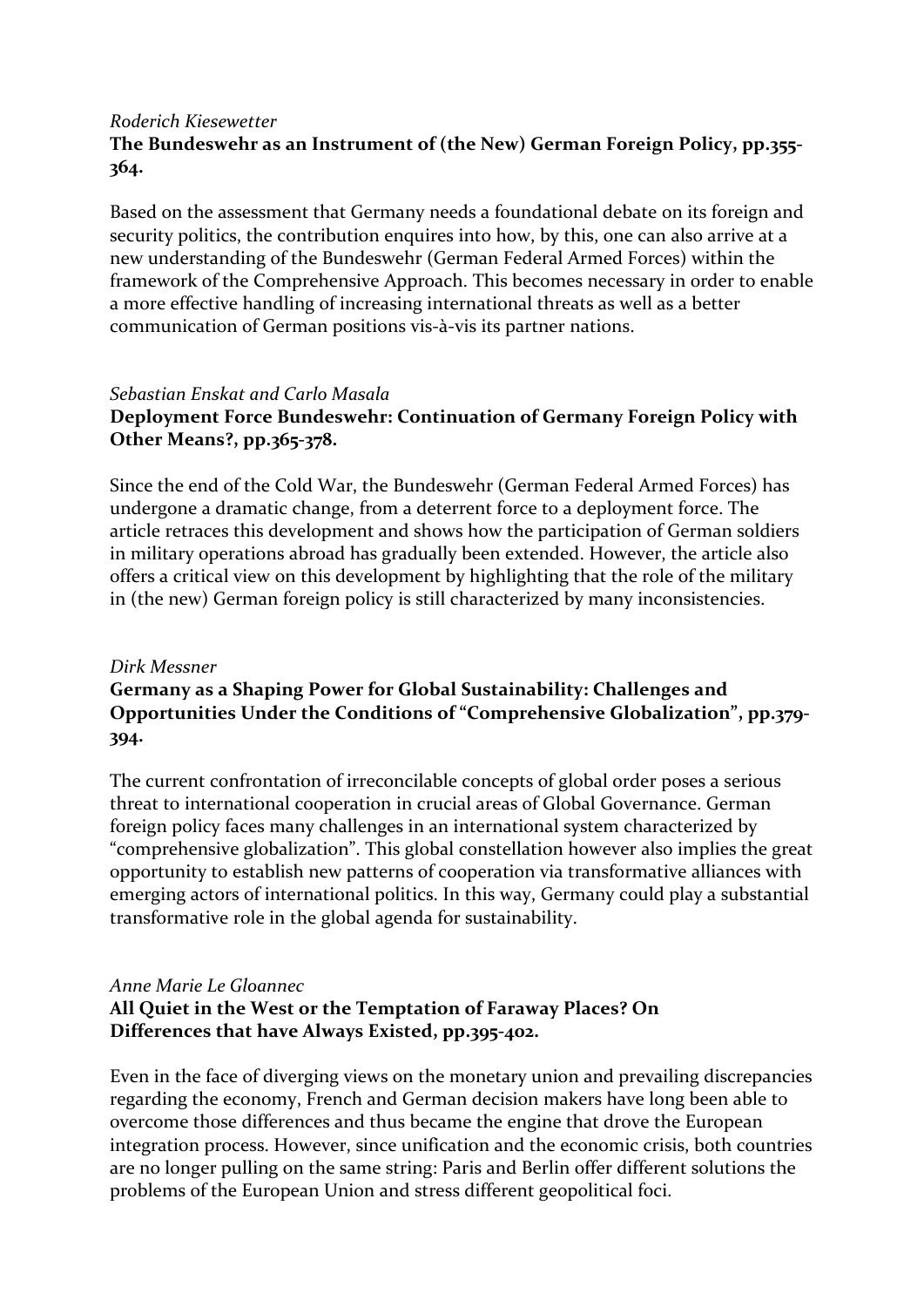### *Adam Krzemiński* **Nothing Quiet on the Eastern Front. German Ostpolitik from a Polish Perspective, pp.403-426.**

The Euromaidan protests put the Ukraine on center stage not only for German or Polish Eastern policy, but for the EU as a whole. In this situation an old dilemma of the 1980's became apparent: how to deal with an emancipatory movement in Russia's sphere of influence and the readiness of this fading great power to weigh the movement down by force? This article discusses the German and European reaction to this crisis from a Polish perspective. In Poland the Euromaidan protests were interpreted as a time-shifted continuation of the Polish emancipatory movement of the 1980's which eventually lead to the collapse of communism in Eastern Central Europe.

# *Andrei Zagorski* **New German Foreign Policy: Russian Perspectives, pp.427-436.**

This contribution illuminates the background of the Russian debate over a new German foreign policy. After a brief excursion on the historical points of reference that structure the Russian debate over Germany, it will discuss the specific answers given regarding the new German foreign policy by representatives of the liberal as well as the realist positions in the Russian foreign policy discourse. In conclusion, some thoughts are formulated on their possible impact on the crisis in the Ukraine.

### *Stephen F. Szabo* **From a Potential Partner in Leadership to "Nein-Nation". Germany's New Foreign Policy as Seen from Washington, pp.437-450.**

Americans expect Germany to share a greater part of the burden of leadership, but Germany in the last 25 years has progressed from a candidate for partner in leadership to a "Nein-Nation". More recent experience has included the German abstention from the NATO intervention in Libya and German resistance to American economic policies and pressures. The evolution of Germany toward a more geostrategic shaping role during the Ukraine crisis may be an indicator that it is willing to play the role of a strategic power that the U.S. has been calling for but not always in ways to Washington's liking.

#### *William E. Paterson* **"Farewell to the United Kingdom as a Shaping Power". The UK and Germany's New Foreign Policy, pp.451-460.**

The article argues that Germany's re-envisioning of its foreign policy unfolds at a time when Britain has become tired of its status as global power. While German foreign policy has usually been met with disappointment, the initiative of its readjustment was welcomed. This happened not only on account of British "intervention fatigue", but